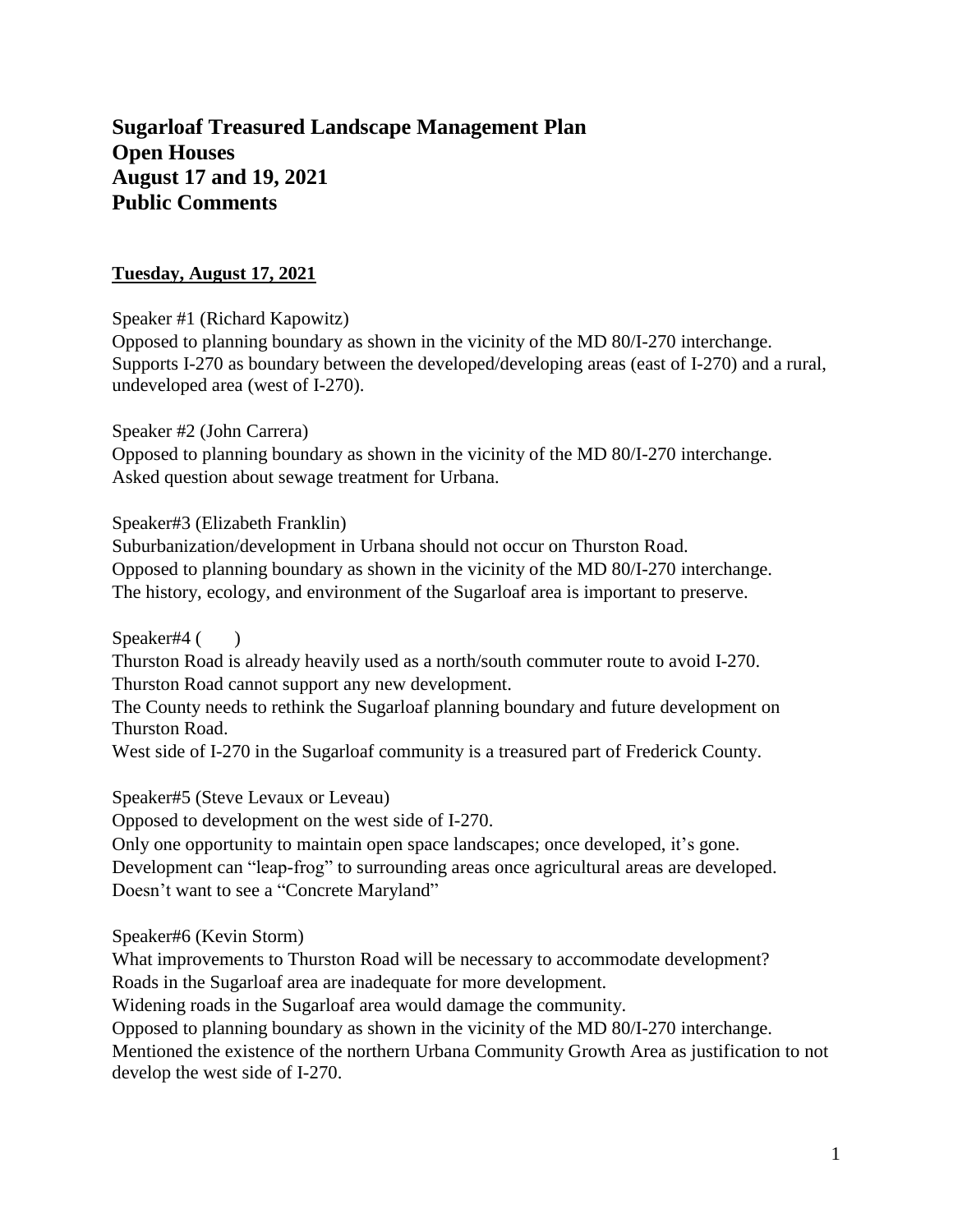Speaker#7 (Martha Hartlaub) Supports the Plan to protect the Sugarloaf Area. The exclusion of the interchange lands from the planning boundary detracts from the Plan's goals and focus. Thurston Road cannot sustain more development. Thurston Road should be added to the list for recommended Scenic Road designation.

Speaker#8 (Tom Natelli)

County needs to balance needs for future economic development and land preservation. Much public and private investment has occurred in the greater Urbana area.

Mentioned the Sugarloaf Stakeholders' Advisory Group meeting he attended where he commented on the MD80/I-270 interchange area and how it differs from the rest of the planning area.

Speaker#9 (Martha Hartlaub) Asked Tom Natelli about his plans for developing his property along Thurston Road. (Mr. Natelli was no longer connected to the meeting).

Speaker#10 (Barbara Lutzinger—recorded message)

Opposed to planning boundary as shown in the vicinity of the MD 80/I-270 interchange. Asked who was responsible for establishing a planning area boundary that excludes the interchange lands.

Natural resources on the west side of I-270 need to be preserved.

More "breaches" of growth boundaries leads to more "breaches."

Speaker#11 (Jim Mackintosh)

Complimented the Plan.

Asked questions on recommended changes in the Plan to subdivision potential, septic system upgrade mandates, agricultural preservation areas.

Stated that the MD 355/Park Mills Road intersection is in dire need of upgrade/enhancement to address increasing traffic volumes and safety concerns.

Speaker#12 (Jesse Johnson)

Sugarloaf area roads are insufficient.

Stream protections are needed.

Opposed to planning boundary as shown in the vicinity of the MD 80/I-270 interchange. Keep agricultural areas on west side of I-270.

Speaker#13 (Matt Seubert)

Asked why planning boundary was changed from initial documents shown to the public.

Speaker#14 (Elizabeth Franklin)

It would be a mistake to add more high-speed, traffic-generating land uses on Thurston Road. There are many buildings/houses on Thurston Road located very close to the roadway.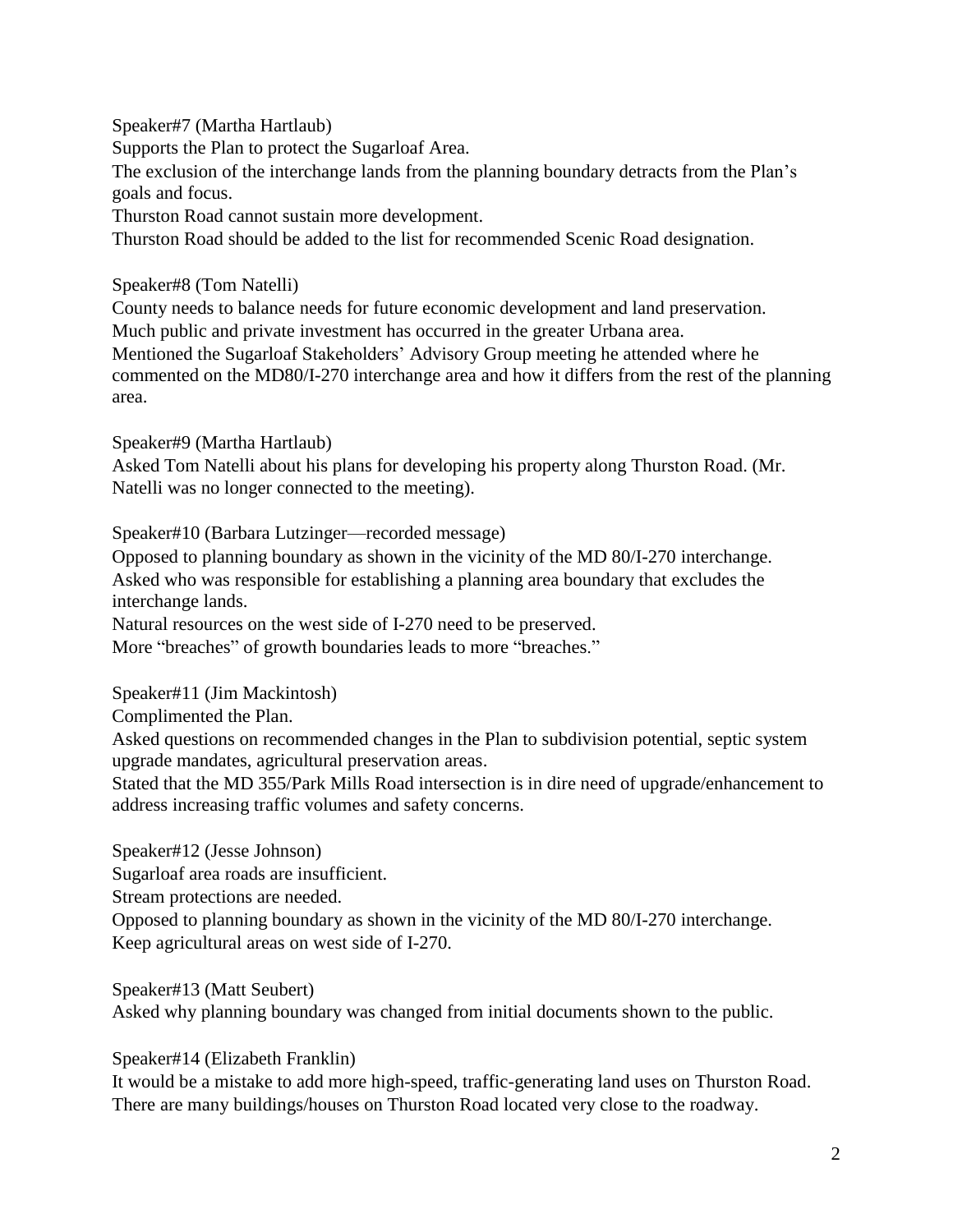There's no way to widen Thurston Road without destroying character of area.

Speaker#15 (Nick Carrera) Asked who was responsible for establishing the planning boundary near the MD 80/I-270 interchange. Asked about Community Growth Areas in general.

Speaker#16 (Matt Seubert)

Asked for the acreage of forestland in the area of the MD 80/I-270 interchange that is outside of the planning boundary as shown on the Draft Plan.

Speaker#17 (Sandy)

Thurston Road and MD 109 intersection—many accidents.

Speeding vehicles and motorcycles on Thurston Road.

Keep beauty and serenity of landscape on the west side of I-270 & development on the east side of I-270.

Speaker#18 (Buzz Mackintosh)

The novelty airplane parked on a parcel along Park Mills Road causes traffic problems. A rubble fill operation on LilyPons Road is on-going.

Speaker#19 (John Carrera)

Asked about Natelli's rezoning on the east side of I-270 in the office/retail corridor. More bike trails are needed.

Roundabout at MD 80/I-270 funnels drivers to the "green" entrance to the Sugarloaf area. Concerned about the viewshed if the interchange area is developed.

Speaker#20 (Lauren Storm)

Opposed to planning boundary as shown in the vicinity of the MD 80/I-270 interchange. Growth expansion should occur on east side of I-270.

Speaker#21 (Nick Carrera)

Commented on technological difficulties with video meeting and need for live, in-person meetings.

Concerned about rezoning and development on west side of I-270.

Mentioned Natelli's demolition permit for removing barns and an addition plat to reconfigure the property lines of the Natelli parcels.

Speaker#22 ( ) Mentioned the poor condition of Dixon Road and needed repairs. Asked about future development at the MD 80/I-270 interchange.

Speaker#23 (Jesse Johnson) Stream health important. Trash/litter is a problem.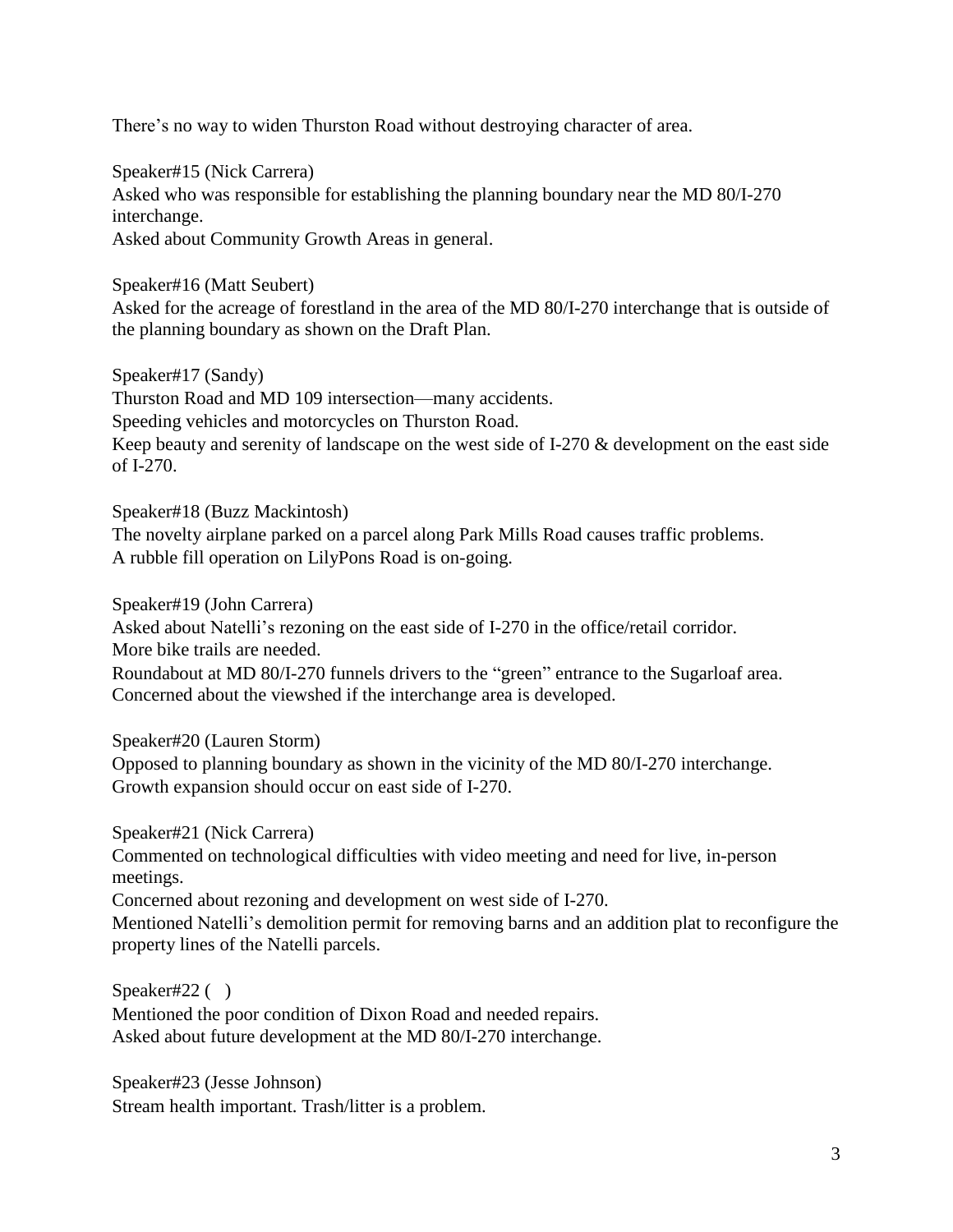Development at the MD 80/I-270 interchange benefits nobody except Natelli

Speaker#24 (Elizabeth Franklin) Thanked Planning Staff and the County for giving the community a voice in this Plan process.

Speaker#25 (Lauren Storm) Repairs to Urbana Lake access road undertaken by property owners; seeking assistance from the County and/or the State of Maryland.

Property owners pick up trash from I-270 that enters Bennett Creek and flows through their lands.

Speaker#26 (Nick Carrera) Commented on technological difficulties with virtual meetings and the need for live, in-person meetings.

Speaker#27 (Martha Hartlaub) Thanked the County for undertaking this Plan. Asked for review/adoption process to be repeated.

Speaker#28 (Buzz Mackintosh) Asked why the County's 2020 Climate Emergency Resolution was included in the Appendix. Cited regulatory implications from a similar Climate Resolution in the western U.S.

**Sugarloaf Treasured Landscape Management Plan Open Houses August 17 and 19, 2021 Public Comments**

# **Thursday, August 19, 2021**

# Speaker#29 (Susan Hansen)

Disappointed that the planning area boundary omits the MD 80/I-270 interchange lands. Frederick County must retain its farmland and agricultural industries, plus the rural character, natural history, and beauty. The Sugarloaf Plan is a strong conservation plan for the area. Removing interchange lands from planning area will impact rural and natural resources and lead to more "carve-outs" in future plans, and will benefit a special interest at the expense of the county and the environment.

# Speaker#30 (Johanna Springston)

Questioned the origin and drawing of the planning area boundary—should follow I-270 south and north of the MD 80 interchange with I-270. Planning boundary change erodes public trust in government.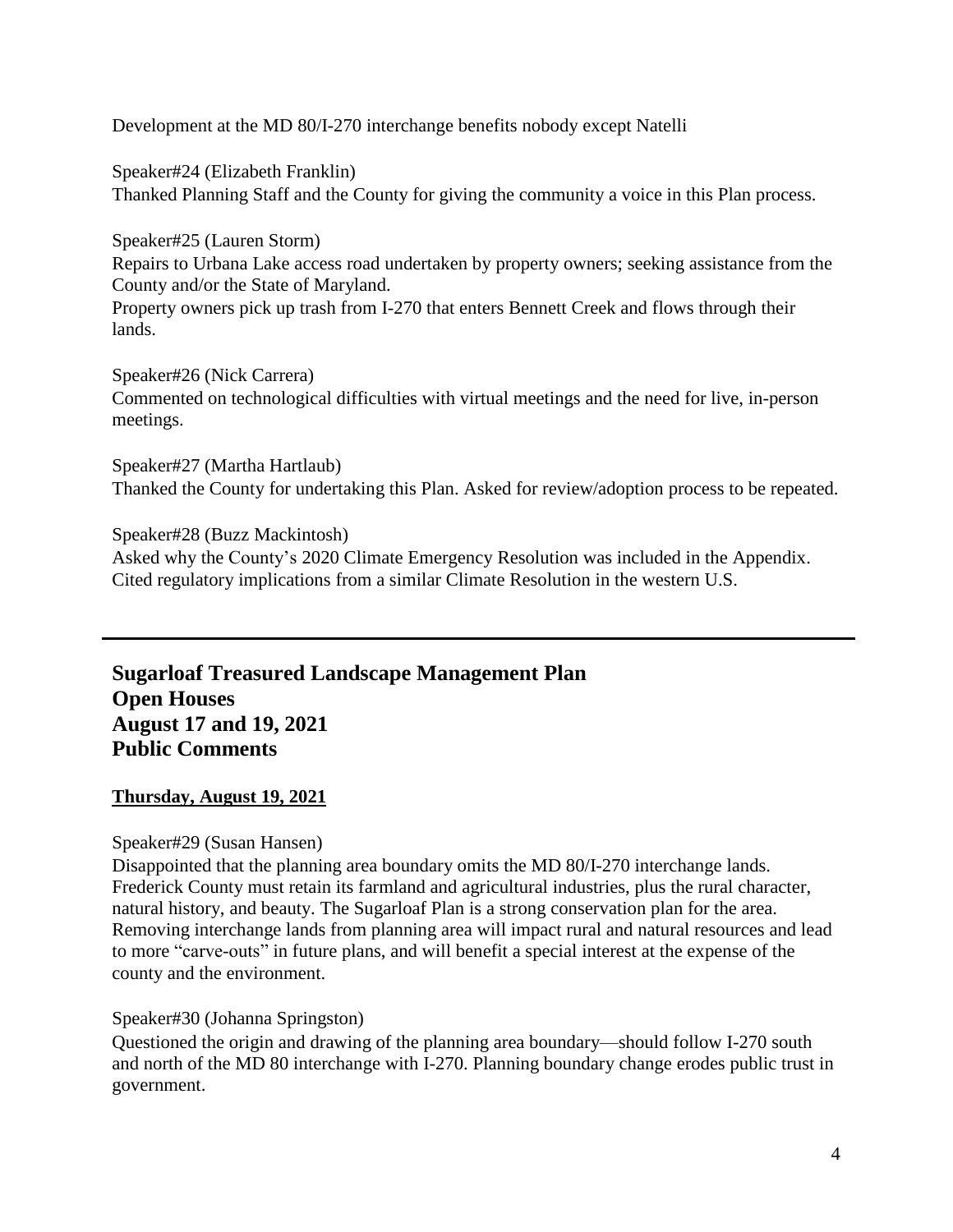Concerned about development impacting the rural character of MD 80 if development occurs between I-270 and MD 80 (North of interchange). Once rural character is lost, more property owners will press for zoning changes. A Plan should do the least amount of harm to existing residents. Otherwise, the plan is strong. Mentioned the importance of Hope Hill and African American heritage.

### Speaker#31(Matt Seubert)

Opposed to planning boundary as shown in the vicinity of the MD 80/I-270 interchange. Noted lack of transparency in the planning area boundary change. Asked if the Advisory Group was included in discussions about the planning area boundary change. The County must be sincere in preserving rural heritage, forest cover, streams, and addressing climate change. Cited examples of Jefferson Technology Park and the Urbana MXD, which were changed from primarily employment areas to residential development. Requested meeting minutes.

#### Speaker#32 (Thurston Road resident)

Recalls opposition to gun range and event venue proposed in the Sugarloaf area. Thurston Road currently has heavy traffic and is used as a I-270 bypass. Questions motives of planning boundary change. The County should not "move the goal post" for developers. Land use decisions impact the lives of existing residents in the area.

#### Speaker#33 (Sue Trainor)

Opposed to planning boundary as shown south of the MD 80/I-270 interchange. Supports I-270 as northern boundary of planning area. (north of MD 80/I-270 interchange) Appreciates Sugarloaf Plan, but feels like development decisions for the interchange area are already made. Video meetings are not user friendly. The County should not prioritize a developer's monetary interests over community and global environmental interests. Concerned about "closed-door" discussions regarding the Plan. The overall process should be slowed. Feels residents' voices are not being heard or they are not even aware of the Plan.

#### Speaker#34 (Nick Carrera)

Questioned who exactly "imposed" the planning boundary change. Supports all comments against the planning boundary in the vicinity of the MD 80/I-270 interchange.

#### Speaker#35 (Matt Seubert)

Asked whether the Natelli lands are within a Community Growth Area. Mentioned the need for transparency in this process and the "nightmare behind the curtain" in terms of future development around the interchange.

# Speaker#36 (Nick Carrera)

Questioned the Community Growth Boundary in Urbana and future expansion into Sugarloaf.

#### Speaker#37 ()

Is the exclusion of the MD80/I-270 interchange area really in the best interest of the County? A confluence of factors has resulted in community alarm about the interchange area—primarily a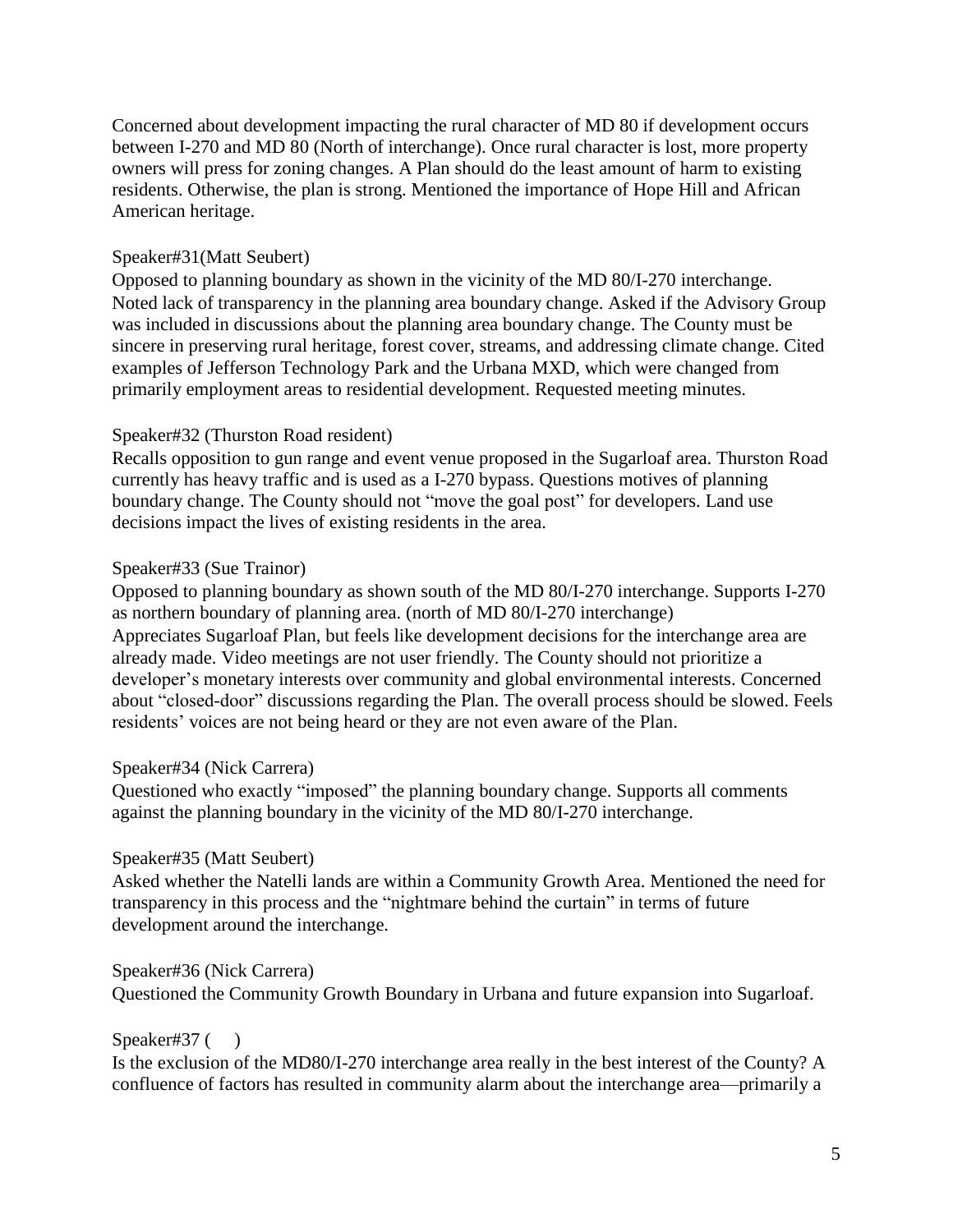lack of transparency. It's disheartening to think that development decisions for the interchange lands have already been made. Video meetings are inferior to live meetings.

### Speaker#38 (Martha Hartlaub)

The Natelli parcels touch Thurston Road at multiple points. Development of these parcels would require traffic calming. Asked for clarification on additional R-1 residential zoning proposed in Plan.

### Speaker#39 (Matt Moran)

Opposed to planning boundary as shown in the vicinity of the MD 80/I-270 interchange. Stated desire to have land from Baker Valley Road westward to the Monocacy River included in the Plan.

### Speaker#40 (Steve Poteat)

Opposed to planning boundary as shown in the vicinity of the MD 80/I-270 interchange. Sugarloaf treasured landscape will be lost if the Natelli lands are developed. Urbana development "over-flow" into the Sugarloaf area will intrude rural area and create potential to run over the Sugarloaf area. There is a great need to preserve the entire Sugarloaf Area, including the Thurston Road corridor. Surprised by planning boundary change from prior maps that showed I-270 as the planning area boundary. Multi-modal symbol shown on the east side of I-270 at the new, future MD 75/Mott Road interchange on I-270.

#### Speaker#41 (Annie Farrow)

Owns lands adjacent to Natelli holdings. Mentioned demolition of farm buildings and recent surveying on Natelli lands.

#### Speaker#42 (Matt Seubert)

Transparency issues and concerns with Plan process that lacked early Advisory Group knowledge and input on planning boundary change. Natelli now does not have to lobby for the exclusion of his lands from the planning area boundary.

#### Speaker#43 (Jesse Johnson)

Doesn't agree with the County facilitating Natelli's development plans in the MD 80/I-270 interchange area.

Speaker#44 Recorded message (Meredith Yeager) Asked about ownership and zoning of Remsburg Estates on Roderick Road.

# Speaker #45 (Stan Mordensky)

Desires to see a halt to the planning process until live, in-person meetings can occur. A new interchange at I-270 and Park Mills Road will open more land for future development.